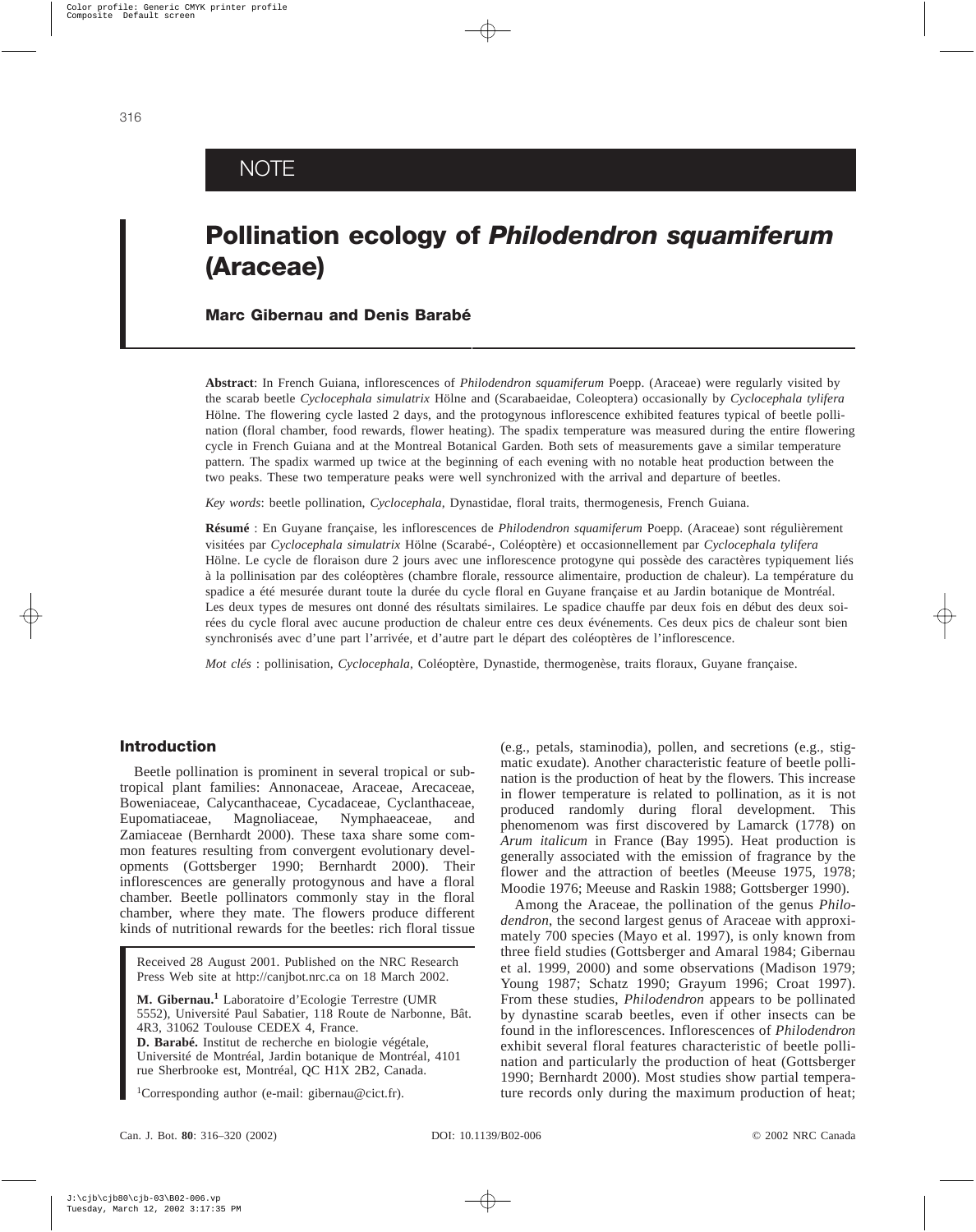continuous temperature records during the flowering cycle are less common (Gottsberger and Amaral 1984; Seymour 1999; Seymour and Blaylock 1999; Barabé and Gibernau 2000; Gibernau and Barabé 2000). The aim of this paper is to document the pollination ecology of *Philodendron squamiferum* Poepp. (subgenus *Philodendron*) and particularly the pattern of heat production by its inflorescences throughout the flowering cycle in the field and at the Montreal Botanical Garden.

# **Materials and methods**

*Philodendron squamiferum* is an appressed hemiepiphytic climber. The inflorescence's spathe, 8–11 cm long, is red externally and white internally with vertical red lines within the floral chamber. The white spadix bears unisexual male and female flowers and is 7–10 cm long. The pistillate flowers occupy the proximal portion (3–4 cm) of the spadix, whereas the staminate flowers are located on its distal portion (3–5 cm). There is also a small intermediate zone (0.6– 1.2 cm) of sterile male flowers.

Our study was conducted in July 1999 on one population of *P. squamiferum* in a valley at kilometre point 23 along the road to the Petit Saut dam (Kourou region) in French Guiana. Fifteen individuals of *Philodendron* were growing on erect or fallen trunks along a stream in a primary rain forest (voucher specimens: *Barabé 59* (MT)). To complement the field study, the flowering cycle of *P. squamiferum* was observed in August 1999 at the Montreal Botanical Garden where three individuals flower regularly (No. 2201-1986 (two specimens) and No. 2365-1992).

Individuals of *Philodendron* were regularly monitored, and observations were made when an inflorescence opened. During this study, seven inflorescences opened in the field and three at the Montreal Botanical Garden. The number, sex, and species of insect visitors to inflorescences of *P. squamiferum* in French Guiana were recorded and voucher specimens were sent to R.P. Dechambre at the Museum of Natural History, Paris. Temperatures were recorded every 10 min with a Digi-Sense® DualLogR® thermocouple thermometer equipped with two probes (Type T). We recorded the temperature for the complete flowering cycle of one inflorescence in French Guiana and two inflorescences of different individuals at the Montreal Botanical Garden. To obtain the temperature of the spadix, one probe was inserted less than 5 mm deep into the spadix, in the middle of the fertile male zone. Ambient air temperature was measured with the other probe near the spadix (i.e., 10 cm away).

# **Results**

#### **Flowering cycle**

The flowering cycle of each inflorescence studied lasted 2 days. The spathe began to open mid- or late morning on the first day. By the end of the afternoon, the spathe was open to two 1=1 thirds of its length, with the spadix protruding strongly forward. At dusk, the spadix began to warm up and a faint odor emanated from the inflorescence. Beetle visitors arrived at nightime when the inflorescence was warm and more strongly odoriferous. During the next day, the beetles remained at the base of the spadix and ate the sterile male flowers just above the female flowers. During the second day, the spathe blade had closed slightly and was open only above the constriction (half of the spathe length). In the afternoon, orange resin was secreted by the spadix along a gradient from the base to the top of the male zone. Resin drops were bigger at the base of the male zone than at the top. Hence, beetles crawling up the spadix were likely to be more or less coated with resin before reaching the pollen. This process may ensure a better "harvest" of pollen grains by the sticky insect cuticles. At dusk, the spathe blade closed by slowly wrapping around the spadix from the base to the upper part, thus forcing the beetles out of the inflorescence. At this time, the anthers released the pollen, which became stuck onto the resin coating the beetles.

#### **Insect visitors**

In French Guiana, we found only two insect species, both belonging to the subfamily Dynastinae (Scarabaeidae, Coleoptera), in inflorescences of *P. squamiferum*: *Cyclocephala simulatrix* Hölne (14–17 mm long) and *Cyclocephala tylifera* Hölne (14–16 mm long). One inflorescence had no insects, but the other six were each visited by one to five beetles. The six inflorescences were visited by a total of 10 *C. simulatrix* (six males and four females) and two *C. tylifera* (both females). The two *C. tylifera* were found in two different inflorescences always in association with *C. simulatrix*. *Philodendron squamiferum* thus appears to be pollinated by dynastid beetles.

In all of the inflorescences visited, the sterile male flowers (seven to nine rows) were entirely eaten by the second day but the ovaries and stamens were not damaged. Sterile male flowers thus appear to be a food reward for *Cyclocephala* visitors.

#### **Spadix temperature**

Inflorescences in French Guiana and the Montreal Botanical Garden behaved similarly in terms of their floral thermogenetic pattern. At the beginning of the first night, the spadix temperature increased and reached a plateau at 23°C (at the Montreal Botanical Garden) or 26°C (in French Guiana) for 3 h (19:00–22:00), whereas ambient temperature dropped to 19 or 22°C (Fig. 1). The spadix temperature was at this time 3–4°C above that of ambient air (Fig. 2). Then the spadix temperature decreased to near ambient temperature, and both temperatures followed the same variations. Important variations in temperature and negative temperature differences may be recorded during rains (Fig. 2, upper graph). At the end of the afternoon of the second day (15:40–17:00), although air temperature cooled, the spadix temperature increased and reached a second plateau (Fig. 1) 2–2.5°C higher than ambient air (Fig. 2). This second phase was clearer at the Montreal Botanical Garden than in French Guiana. Finally, the spadix temperature decreased and became similar to the ambient temperature as the spathe closed around the spadix. The maximum temperature differences were higher on the first night than on the second: 3.2 and 3.9 versus 2.4 and 2°C, respectively (3.5 versus 2.6°C for the third inflorescence (not shown)).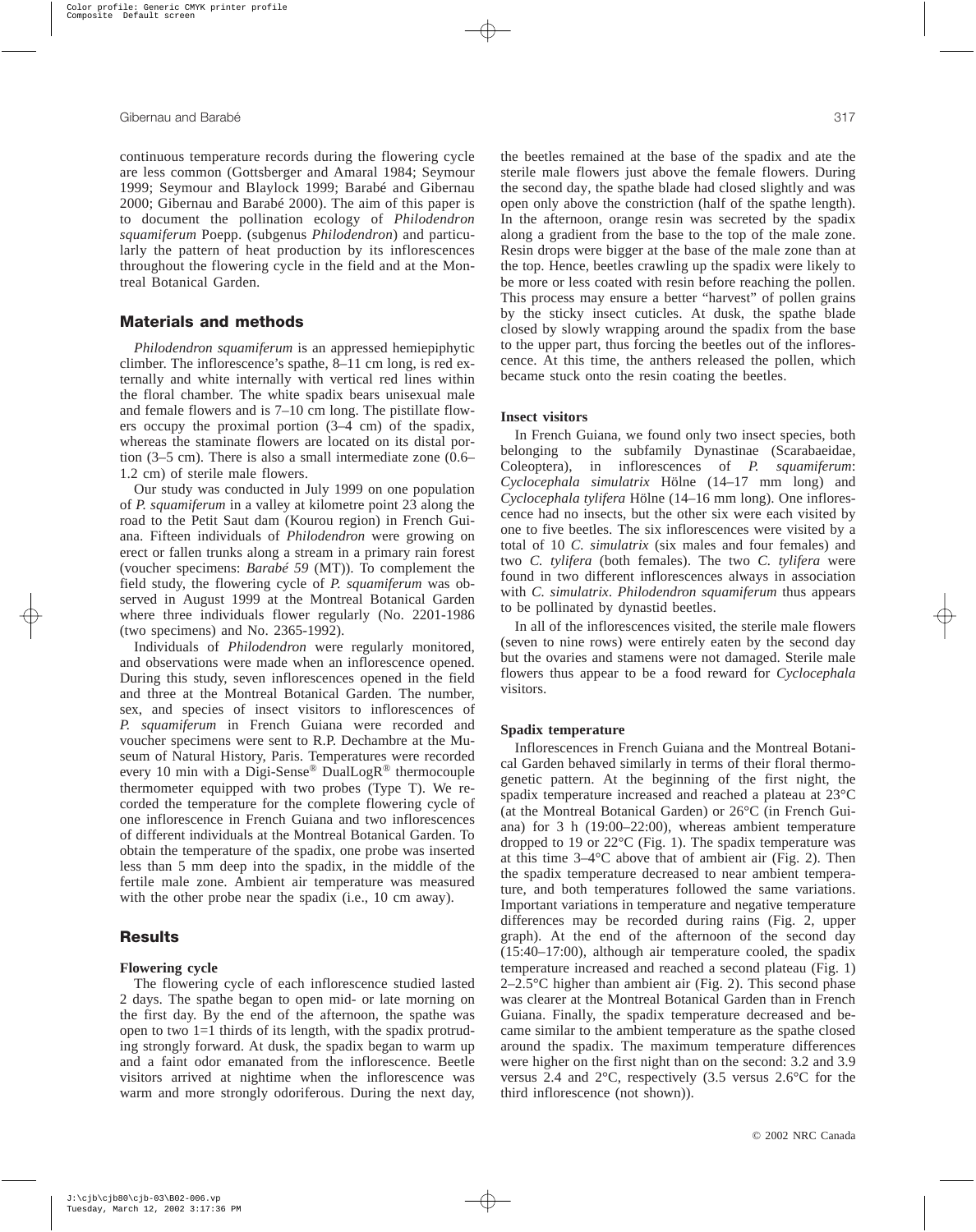**Fig. 1.** Temperature curves of the spadix (solid line) and ambient air (dotted line) during 2 days of flowering for a specimen of *P. squamiferum* growing either in French Guiana (upper graph) or at the Montreal Botanical Garden (lower graph). Arrows indicate the heating periods.



# **Discussion**

Our field observations suggest that *P. squamiferum* is pollinated by dynastine scarab beetles, certainly by *C. simulatrix* and occasionally by *C. tylifera*. Interestingly, these two scarab species have not been mentioned as visitors of any other *Philodendron* inflorescences (Gottsberger 1986; Schatz 1990; Croat 1997). Like other known *Philodendron* species, *P. squamiferum* displays features characteristic of cantharophily, e.g., beetle pollination (Gottsberger and Amaral 1984; Gottsberger 1990; Dieringer et al. 1998; Gibernau et al. 1999, 2000). The inflorescence is protogynous, and the base of the spathe is more or less closed, forming a chamber around the female flowers where the beetles remain where copulations may take place as in *Philodendron solimoesense* (Gibernau et al. 1999). In *P. squamiferum*, the sterile male flowers appear to be the food reward, as they were entirely consumed in inflorescences containing *Cyclocephala* by the second day of the flowering cycle. Resin was secreted along the male zone; hence, beetles crawling up the spadix are likely to be coated with resin. This process may ensure a better "harvest" of pollen grains by the sticky cuticle of the beetles.

Another floral characteristic of *Philodendron* is heat production. The flowering cycle of *P. squamiferum* was similar in French Guiana and at the Montreal Botanical Garden to that documented for other species of *Philodendron* (Gottsberger and Amaral 1984; Gibernau et al. 1999, 2000; Barabé and Gibernau 2000; Gibernau and Barabé 2000). This result suggests that the heating cycle is governed by endogenous processes (Meeuse 1978). The spadices of *P. squamiferum* warm up only at the beginning of two consecutive evenings of their flowering cycle (Fig. 2). Inflorescence heating in *P. squamiferum* is synchronized with pollination as in other Araceae (Bay 1995; Bermadinger-Stabentheiner and Stabentheiner 1995; Seymour and Blaylock 1999; Seymour and Schultze-Motel 1999) and is assumed to have at least two roles. First, volatile compounds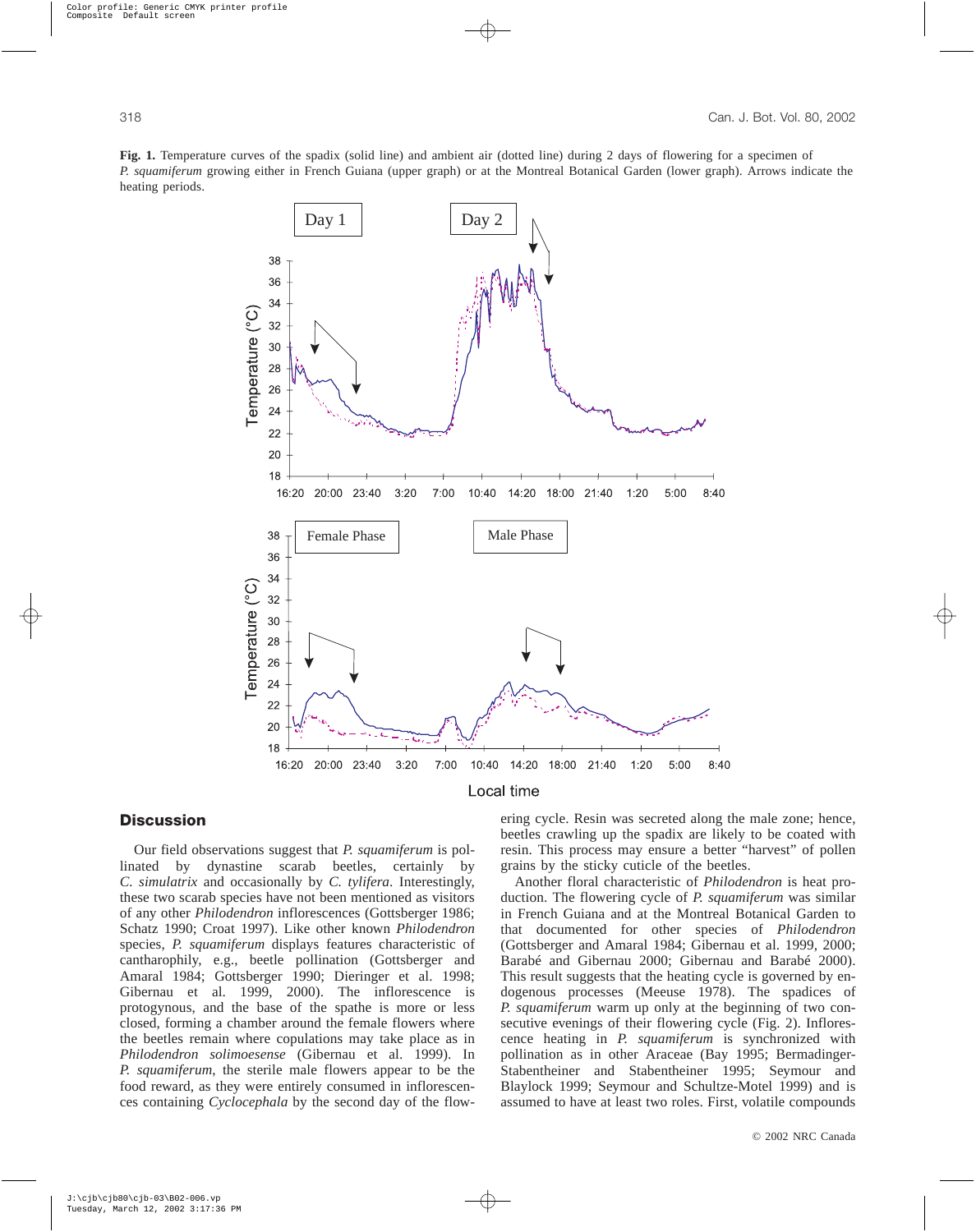**Fig. 2.** Temperature difference between the spadix and ambient air for one inflorescence of *P. squamiferum* in French Guiana (upper graph) and one at the Montreal Botanical Garden (lower graph). Negative temperature differences in the field may be recorded during rains (upper graph).



Local time

are emitted by the male flowers, fertile and (or) sterile, and because heat production occurs at the site of production and storage of the odoriferous compounds, heating may help their volatilization (Meeuse 1975, 1978; Meeuse and Raskin 1988; Skubatz et al. 1995; Skubatz and Kunkel 1999). Second, this temperature increase may keep the spathe chamber warm for the beetles visiting during the first hours of the night (Seymour et al. 1983; Gottsberger and Silberbauer-Gottsberger 1991; Seymour 1999). Scarab beetles require a thoracic temperature of about 30–40°C to be active, and because they are endothermic, their body temperature costs less to maintain if they are in a warm place (Heinrich 1993; Dieringer et al. 1998). Warm beetles are more likely to be more active in the spathe chamber above the female flowers, increasing the probability of pollination (Seymour and Schultze-Motel 1997). The second peak of temperature is associated more with pollen dispersal. Heat may help to release the pollen from the anthers and to warm the beetles before they load pollen and leave the infloresecence. Similar multiple temperature phases can be observed in *Arum*, *Dracunculus*, and *Sauromatum*, in which the male zone is divided into a fertile region inside the floral chamber and a distal appendix of sterile male flowers, which lies outside the floral chamber. The appendix warms up on the first day, emitting the odor, whereas the fertile male region heats only on the second day, when the pollen is shed (Meeuse and Raskin 1988; Bermadinger-Stabentheiner and Stabentheiner 1995; Seymour and Schultze-Motel 1999).

Despite the fact that measurements in the field showed variations, the pattern of spadix temperature fluctuation in *P. squamiferum* is similar to the patterns in *Philodendron acutatum*, *Philodendron melinonii*, and *Philodendron pedatum*, three other species of subgenus *Philodendron* (Gibernau and Barabé 2000; Gibernau et al. 2000). The spadix warms up on each of the two flowering nights, with no notable heat production between these two events. In contrast, the spadix heats up on the first night and then remains warm during the following day in *Philodendron* species of subgenus *Meconostigma* (Gottsberger and Amaral 1984; Seymour 1999; Gibernau and Barabé 2000). Within subgenus *Philodendron*, the spadix of *P. squamiferum* is shorter (7–10 cm) than that of *P. pedatum*, *P. melinonii*, and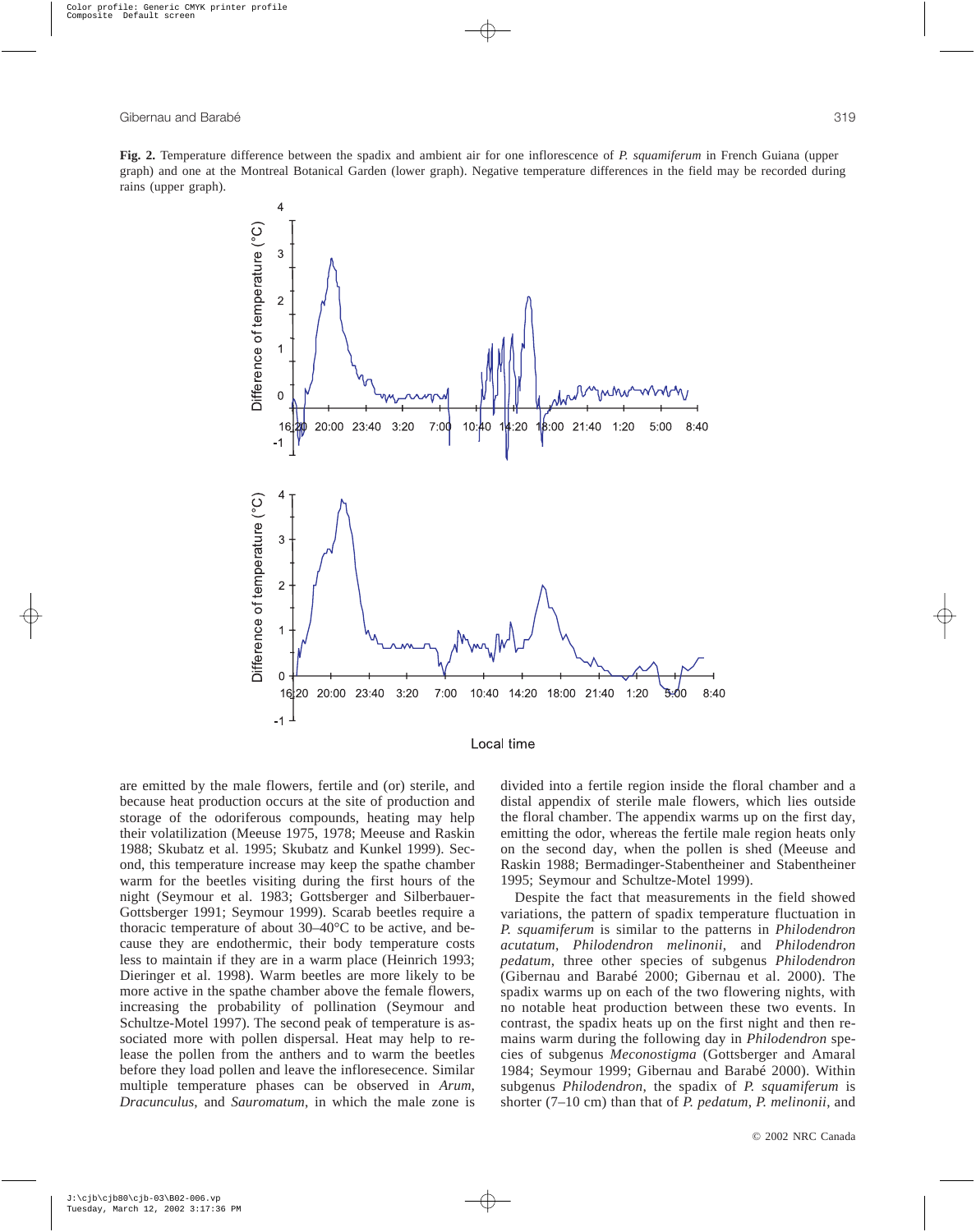*P. acutatum* (13–19 cm). Interestingly, the maximum temperature difference between the inflorescence and ambient air seems to increase with spadix length (3.5°C in *P. squamiferum* (7–10 cm), 12°C in *P. pedatum* (13– 15 cm), and 13.5°C in *P. acutatum* (17–19 cm) and *P. melinonii* (13–15 cm)). Similarly, a significant positive correlation has been found between cone width and maximum temperature difference between the cone and ambient air in cycads (Tang 1987). Small cones (about 2 cm wide) exhibited a maximum temperature difference of 1–2°C, whereas big cones (10–12 cm wide) heated up to  $8-10^{\circ}$ C above ambient air (contrary in the genus *Cycas*). Thus, inflorescence size may have a direct impact on the quantity of heat produced and perhaps also on the ability of the inflorescence to attract pollinators.

Further studies are needed to enhance our comprehension of beetle pollination. In particular, an integrated approach (morphology, physiology, and ecology) is necessary in order to determine precisely the role of heat production and of the differentiation of fertile and sterile male flowers in this endogenous process.

### **Acknowledgements**

This research was partly supported by grants from the Natural Sciences and Engineering Research Council of Canada (41794-98) and the Fonds pour la formation de chercheurs et l'aide à la recherche (Quebec) to D.B. We are grateful to the staff of the Environmental Laboratory at Petit Saut for technical support, Damien Labat for field assistance, and D. Charlebois, D. Lauzer, D. Morse, S. Mayo, and two anonymous referees for constructive comments on the manuscript.

# **References**

- Barabé, D., and Gibernau, M. 2000. Étude comparative de la production de chaleur chez quelques Araceae. Adansonia, **22**: 253–263.
- Bay, D.C. 1995. Thermogenesis in the Aroids. Aroideana, **18**: 32–39.
- Bermadinger-Stabentheiner, E., and Stabentheiner, A. 1995. Dynamics of thermogenesis and structure of epidermal tissues in inflorescences of *Arum maculatum*. New Phytol. **131**: 41–50.
- Bernhardt, P. 2000. Convergent evolution and adaptive radiation of beetle-pollinated angiosperms. Plant Syst. Evol. **222**: 293–320.
- Croat, T.B. 1997. A revision of *Philodendron* subgenus *Philodendron* (Araceae) for Mexico and Central America. Ann. Mo. Bot. Gard. **84**: 311–704.
- Dieringer, G., Reyes-Castillo, P., Lara, M., Cabrera, L.R., and Loya, L. 1998. Endothermy and floral utilization of *Cyclocephala caelestis* (Coleoptera: Scarabaeoidae: Melolonthidae): a cloud forest endemic beetle. Acta Zool. Mex. **73**: 145–153.
- Gibernau, M., and Barabé, D. 2000. Thermogenesis in three *Philodendron* species (Araceae) of French Guiana. Can. J. Bot. **78**: 685–689.
- Gibernau, M., Barabé, D., Cerdan, P., and Dejean, A. 1999. Beetle pollination of *Philodendron solimoesense* (Araceae) in French Guiana. Int. J. Plant Sci. **160**: 1135–1145.
- Gibernau, M., Barabé, D., and Labat, D. 2000. Flowering and pollination of *Philodendron melinonii* (Araceae) in French Guiana. Plant Biol. **2**: 330–333.
- Gottsberger, G. 1986. Some pollination strategies in neotropical savannas and forests. Plant Syst. Evol. **152**: 29–45.
- Gottsberger, G. 1990. Flowers and beetles in the South American tropics. Bot. Acta, **103**: 360–365.
- Gottsberger, G., and Amaral, A. 1984. Pollination strategies in Brazilian *Philodendron* species. Ber. Dtsch. Bot. Ges. **97**: 391–410.
- Gottsberger, G., and Silberbauer-Gottsberger, I. 1991. Olfactory and visual attraction of *Erioscelis emarginata* (Cyclocephalini, Dynastinae) to the inflorescences of *Philodendron selloum* (Araceae). Biotropica, **23**: 23–28.
- Grayum, M.H. 1996. Revision of *Philodendron* subgenus *Pteromischum* (Araceae) for Pacific and Caribbean tropical America. Syst. Bot. Monogr. **47**: 1–233.
- Heinrich, B. 1993. The hot-blooded insects. Strategies and mechanisms of thermoregulation. Springer-Verlag, Berlin.
- Lamarck, J.B. 1778. Araceae. *In* Flore française 3. L'imprimerie Royale, Paris. pp. 537–539.
- Madison, M. 1979. Protection of developing seeds in neotropical Araceae. Aroideana, **2**: 52–61.
- Mayo, S.J., Bogner, J., and Boyce, P.C. 1997. The genera of Araceae. The Trustees, Royal Botanical Gardens, Kew.
- Meeuse, B.J.D. 1975. Thermogenic respiration in aroids. Annu. Rev. Plant Physiol. **26**: 117–126.
- Meeuse, B.J.D. 1978. The physiology of some sapromyophilous flowers. *In* The pollination of flowers by insects. *Edited by* A.J. Richards. Academic Press, London, U.K. pp. 97–104.
- Meeuse, B.J.D., and Raskin, I. 1988. Sexual reproduction in the arum lily family, with emphasis on thermogenicity. Sex. Plant Reprod. **1**: 3–15.
- Moodie, G.E.E. 1976. Heat production and pollination in Araceae. Can. J. Bot. **54**: 545–546.
- Schatz, G.E. 1990. Some aspects of pollination biology in Central American forests. *In* Reproductive ecology of tropical forest plants. *Edited by* K.S. Bawa and M. Hadley. Parthenon, Paris. pp. 69–84.
- Seymour, R.S. 1999. Pattern of respiration by intact inflorescence of the thermogenic arum lily *Philodendron selloum*. J. Exp. Bot. **50**: 845–852.
- Seymour, R.S., and Blaylock, A.J. 1999. Switching off the heater: influence of ambient temperature on thermoregulation by eastern skunk cabbage *Symplocarpus foetidus*. J. Exp. Bot. **50**: 1525–1532.
- Seymour, R.S., and Schultze-Motel, P. 1997. Heat-producing flowers. Endeavour, **21**: 125–129.
- Seymour, R.S., and Schultze-Motel, P. 1999. Respiration, temperature regulation and energetics of thermogenic inflorescences of the dragon lily *Dracunculus vulgaris* (Araceae). Proc. R. Soc. Lond. Ser. B. Biol. Sci. **266**: 1975–1983.
- Seymour, R.S., Bartholomew, G.A., and Barnhart, M.C. 1983. Respiration and heat production by the inflorescence of *Philodendron selloum* Koch. Planta, **157**: 336–343.
- Skubatz, H., and Kunkel, D.D. 1999. Further studies of the glandular tissue of the *Sauromatum guttatum* (Araceae) appendix. Am. J. Bot. **86**: 841–854.
- Skubatz, H., Kunkel, D.D., Patt, J.M., Howald, W.N., Hartman, T.G., and Meeuse, B.J.D. 1995. Pathway of terpene excretion by the appendix of *Sauromatum guttatum*. Proc. Natl Acad. Sci. U.S.A. **92**: 10 084 – 10 088.
- Tang, W. 1987. Heat production in cycad cones. Bot. Gaz. **148**: 165–174.
- Young, H.J. 1987. Aroid observations: *Philodendron rothschuianium*. Aroideana, **10**: 22.